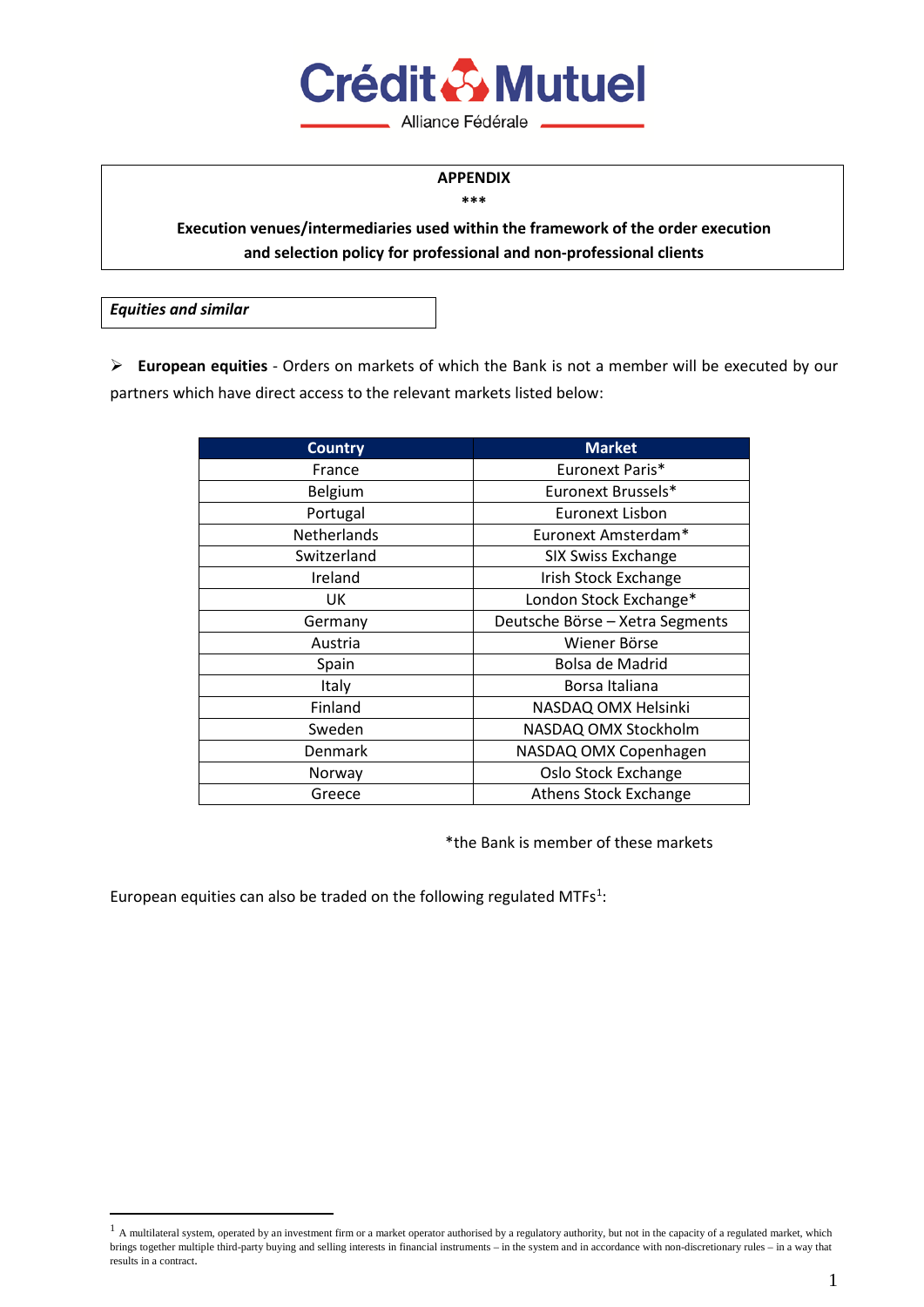# Crédit & Mutuel

Alliance Fédérale

| <b>Main primary markets</b>                                                                                                                                                                                                             | <b>Dark MTFs</b>                                                                                                                                                                                                                   | <b>Periodic auction</b>                                                                                                                                                                                                |
|-----------------------------------------------------------------------------------------------------------------------------------------------------------------------------------------------------------------------------------------|------------------------------------------------------------------------------------------------------------------------------------------------------------------------------------------------------------------------------------|------------------------------------------------------------------------------------------------------------------------------------------------------------------------------------------------------------------------|
| Austria<br>Belgium<br>Denmark<br>Finland<br>France<br>Germany<br>Greece<br>Ireland<br>Italy<br>Japan<br>Netherlands<br>Norway<br>Portugal<br>South Africa<br>Spain<br>Sweden<br>Switzerland<br>United Kingdom and the IOB<br><b>USA</b> | Cboe BXE Dark (BATS)<br>Cboe CXE Dark (Chi-X)<br>Instinet BlockMatch<br>Liquidnet Dark<br>Nordic@Mid<br>Oslo North Sea Dark<br>Virtu ITG Posit<br>GS Sigma X MTF<br>SwissAtMid<br><b>Turquoise Plat MidPoint</b><br><b>UBS MTF</b> | <b>Aquis Auctions</b><br><b>CBOE Periodic Auction</b><br>Nasdaq Auction OD<br><b>Oslo Auction</b><br>Virtu ITG Posit Auction<br>Sigma X MTF Auction Periodic<br><b>Turquoise Lit Auction</b><br><b>UBS Auction</b>     |
| <b>Lit MTFs</b>                                                                                                                                                                                                                         | <b>Block Trading MTFs</b>                                                                                                                                                                                                          | SI                                                                                                                                                                                                                     |
| Aquis<br>Cboe BXE (BATS)<br>Cboe CXE (Chi-X)<br>Equiduct<br>Turquoise                                                                                                                                                                   | Cboe LIS<br>Virtu ITG Posit Alert<br>Liquidnet Conditional<br><b>Turquoise Plato BDS</b>                                                                                                                                           | <b>Citadel Connect</b><br><b>Exane SI</b><br>GS SI<br><b>Hudson River Trading</b><br>Jane Street<br><b>Jump Trading</b><br>SSW<br><b>Tower Research Capital</b><br><b>Winterflood Securities</b><br><b>XTX Markets</b> |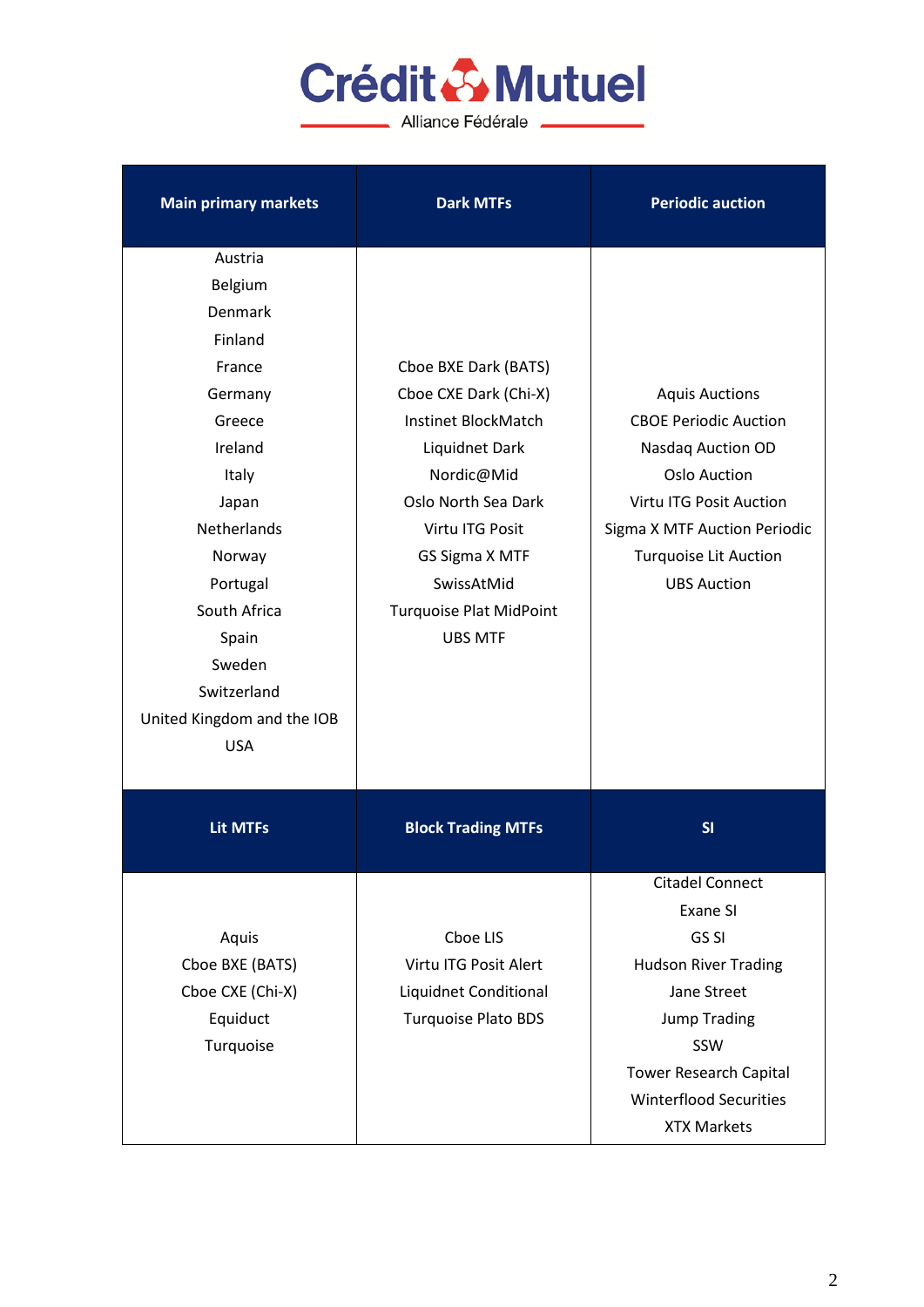

 **North American stocks and ADRs** – The Bank offers trading in US and Canadian equities on the following markets:

| <b>Country</b> | <b>Market</b> |
|----------------|---------------|
| USA            | <b>NYSE</b>   |
| USA            | <b>NASDAQ</b> |
| USA            | <b>BATS</b>   |
| Canada         | TMX (Toronto) |

Given the fragmentation of execution venues on the North American continent, the Bank is unable to guarantee best execution for US and Canadian equities, or for ADRs.

The Bank has a night desk for the resolution of errors. The operator alerts in chronological order a person on the contact list provided (if applicable s/he moves up the list if the first contact cannot be reached). The person thus contacted will ensure the resolution of the error over the telephone with the operator.

 **Equities on other markets** – Within the framework of its partnerships, the Bank also offers equity trading on the following markets, under specific pricing conditions:

| <b>Country</b> | <b>Market</b>                         |
|----------------|---------------------------------------|
| Morocco        | Casablanca Stock Exchange             |
| <b>USA</b>     | NASDAQ and NYSE                       |
| Japan          | Tokyo Stock exchange                  |
| Hong Kong      | Hong Kong Stock Exchange              |
| Australia      | <b>Australian Securities Exchange</b> |
| South Africa   | Johannesburg Stock Exchange           |
| Canada         | <b>Toronto Stock Exchange</b>         |

Although it cannot guarantee best execution, the Bank intervenes on these markets via recognised market makers in these equities and via other investment firms with whom it has longstanding relationships and which have direct access to these markets.

**Other markets**: The Bank is only able to carry out the execution of an order upon a formal and prior agreement on the conditions for trading on the market in question. We are nonetheless unable to guarantee best execution in such cases.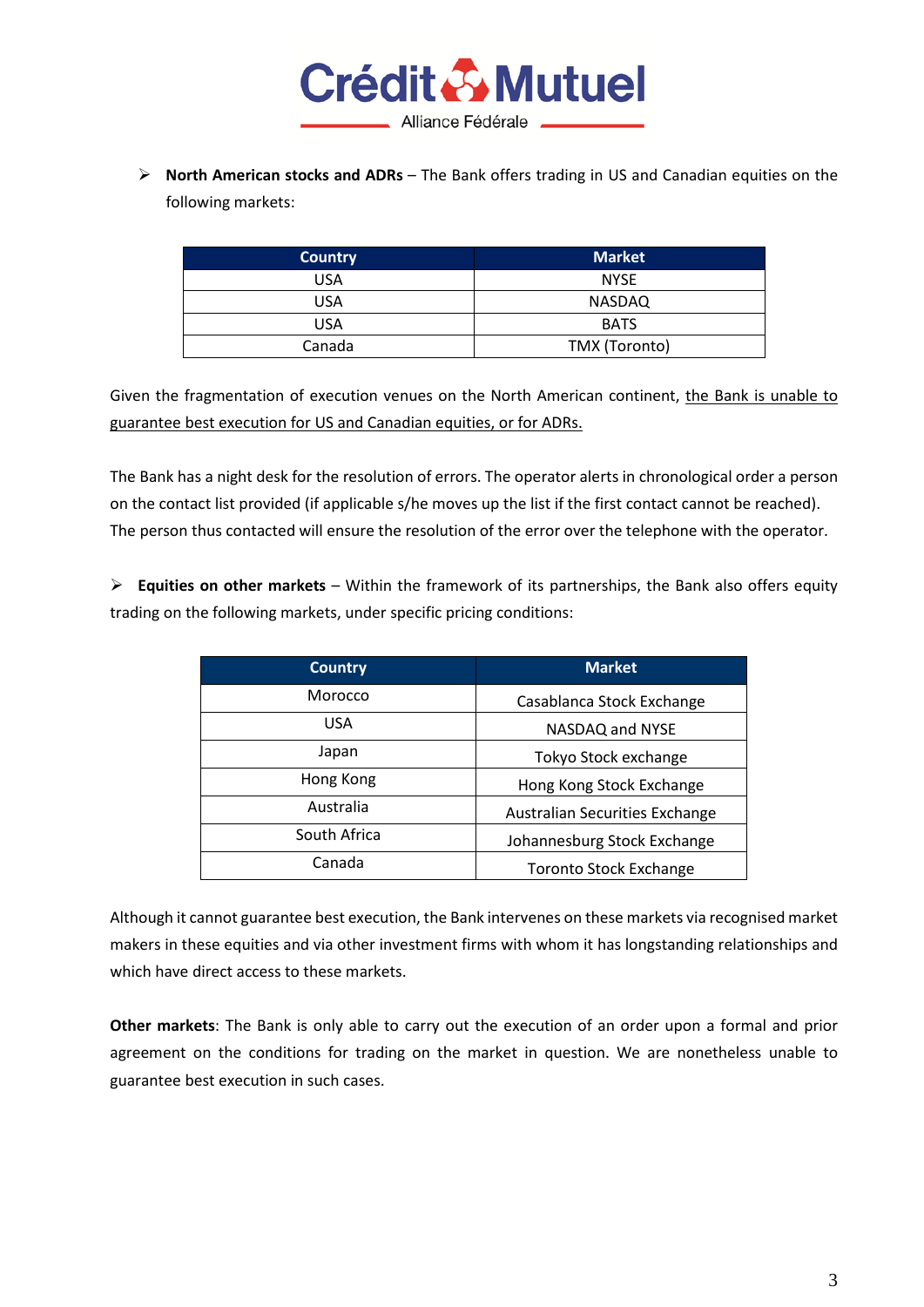

#### **Types of orders and associated criteria**

| Order type    | <b>Benchmark</b>                 | <b>Criteria</b>               |
|---------------|----------------------------------|-------------------------------|
| At the open   | Open                             | Price, liquidity, cost        |
| At the close  | Close                            | Price, liquidity, cost        |
| Limit order   | Limit price                      | Liquidity, cost               |
|               |                                  |                               |
| Market order  | Immediately or last quoted price | Execution rapidity, liquidity |
| In the money  | Immediately or last quoted price | Execution rapidity, liquidity |
|               | Volume-weighted average price    |                               |
| Conditional   | (VWAP)                           | Price, liquidity              |
| Discretionary | Immediately or last quoted price | Price, liquidity, cost        |

*Listed financial derivatives*

**Derivatives** – The Bank is a member of the following derivatives markets:

| <b>Country</b>     | <b>Market</b>            |
|--------------------|--------------------------|
| Germany            | Eurex                    |
| France             | <b>Euronext Paris</b>    |
| Belgium            | <b>Euronext Brussels</b> |
| <b>Netherlands</b> | Euronext Amsterdam       |

 **Other European and US derivatives** – Orders on markets of which the Bank is not a member will be executed by our partners.